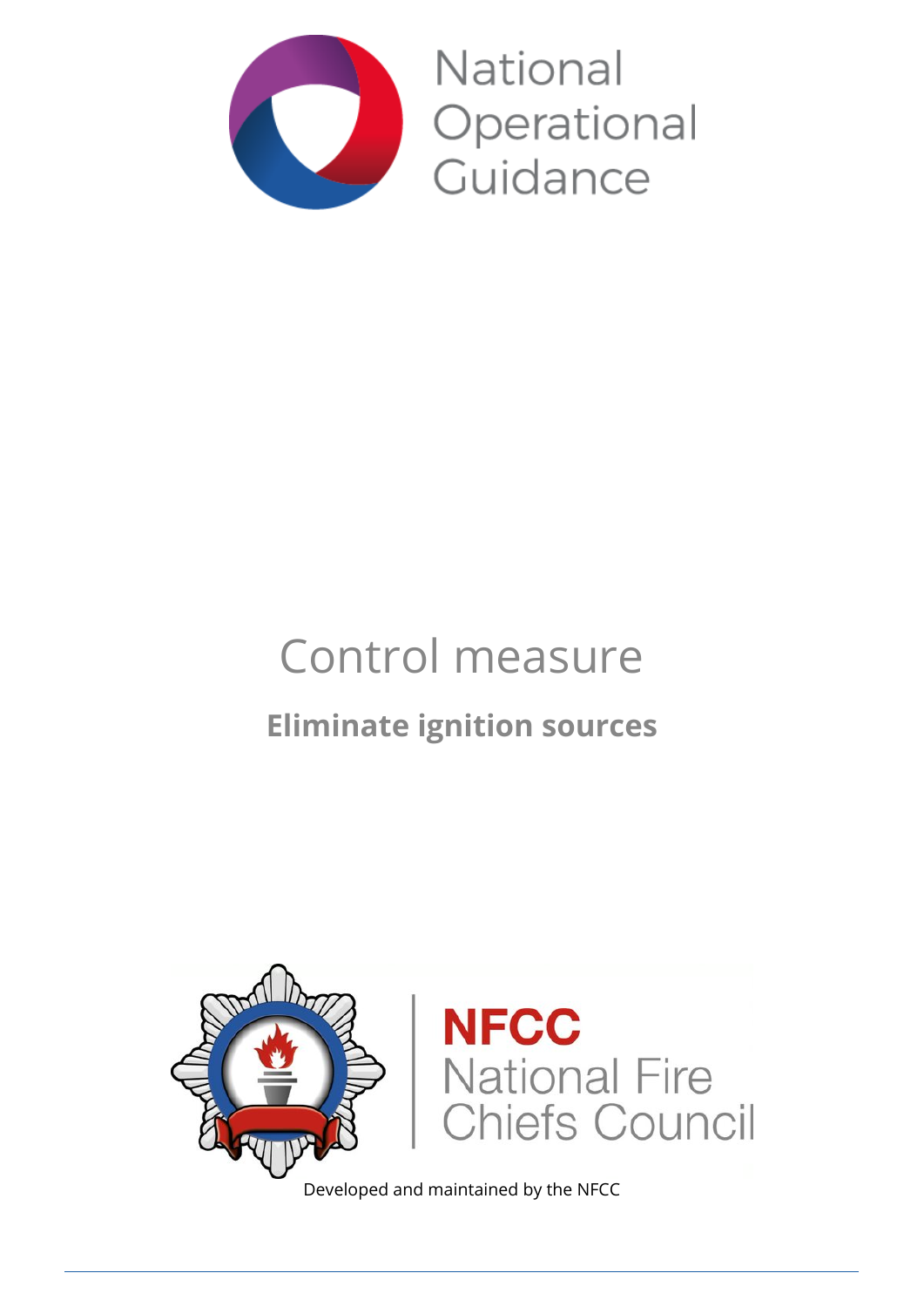



### Contents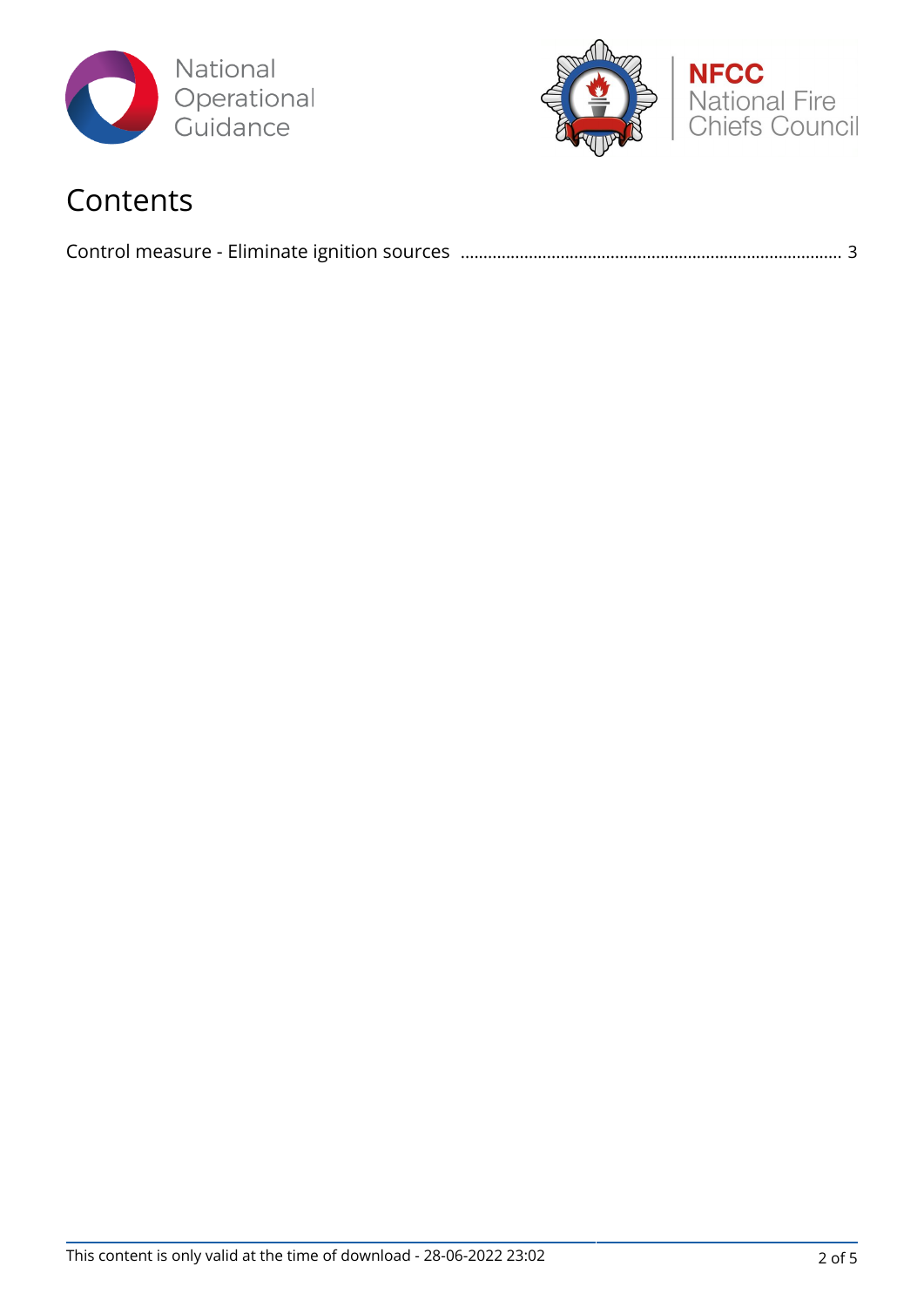



## Control measure - Eliminate ignition sources

#### **Control measure knowledge**

From the smallest to the largest incident, the incident commander and firefighters need to be aware of, and take notice of, possible ignition sources that could create additional hazards.

Although eliminating ignition sources may not be an immediate priority in a fire situation because the fire is already burning, firefighters should be aware of the potential for additional ignition sources and their potential to start events such as fire gas ignitions in areas that may be remote from the initial seat of fire.

At incidents where there may be a release of gases or other flammable atmospheres because features such as storage vessels, tanks or pipework may fail or be damaged, incident commanders should consider this a concern and identify it in the incident dynamic or analytical risk assessments (DRA or ARA) and incident plan.

The amount of energy required to ignite a mixture of air and flammable gas or vapour (including smoke) is called the minimum ignition energy (MIE) and depends on the characteristics of the gas or vapour, concentration in air, type of oxidant, temperature and pressure.

An ignition source can be defined as a form of energy that, when added to a flammable mixture, is sufficient for the combustion process to start; an ignition source with energy greater than the minimum ignition energy (MIE) for a particular mixture is sufficient for a fire or explosion to occur. Generally, the energy required to ignite a flammable gas or vapour mixture is relatively low, though some low-energy ignition sources may not be incendiary enough for all flammable mixtures.

Ignition sources include:

- Open flames
- General firefighting operations, including cutting
- Frictional sparks and localised heating
- Impact sparks
- Sparks from electrical equipment
- Electrostatic discharge
- Vehicles
- Use of cigarettes or matches
- Hot surfaces
- Electrical equipment and lighting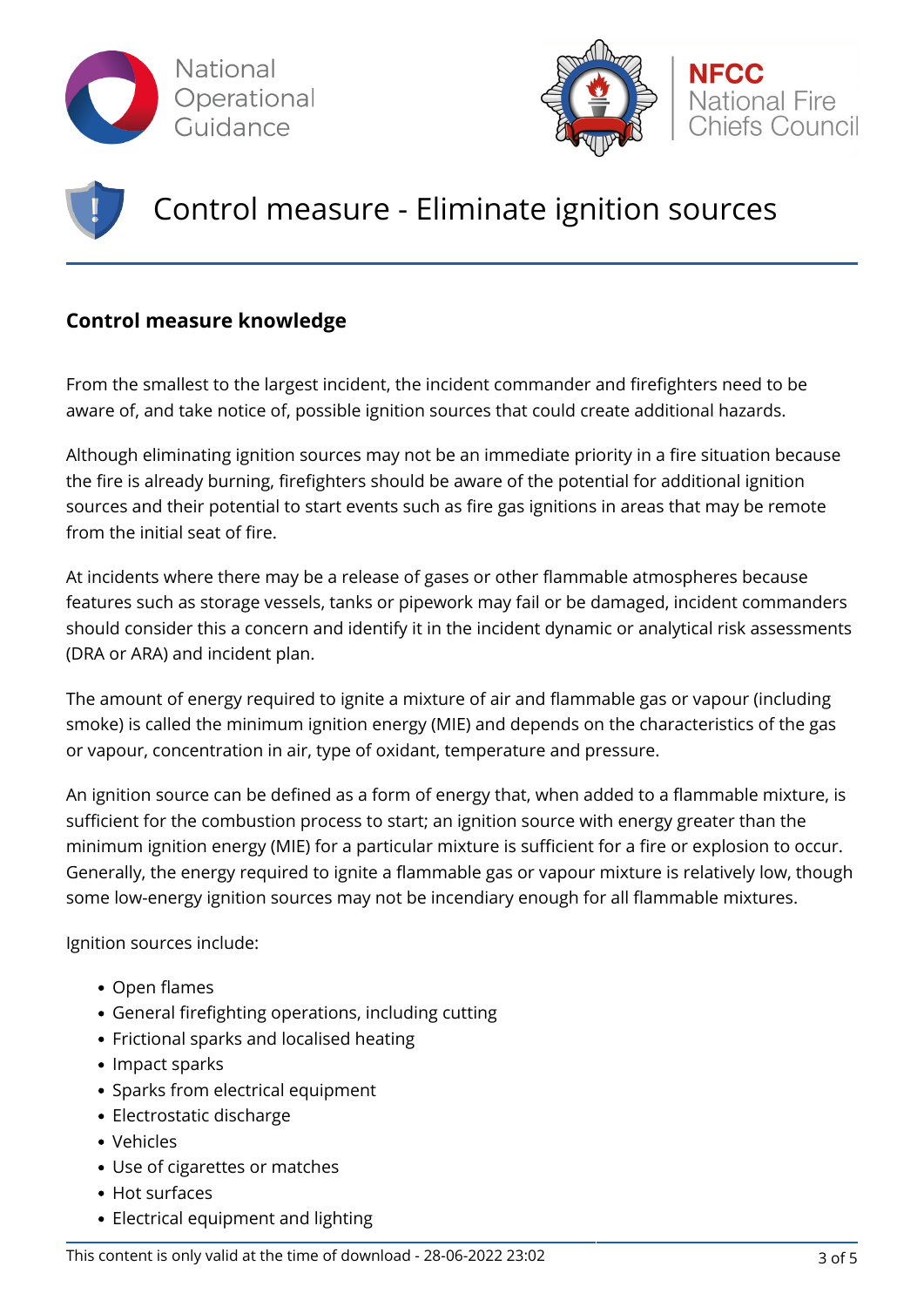



- Hot processes
- Exothermic runaway reactions (water applied to reactive metals such as sodium and potassium)
- Heating equipment

It is often challenging for crews to identify and eliminate every ignition source at an operational incident. The first option for ensuring safety is therefore usually to prevent flammable gas or vapour mixtures being released or formed. All foreseeable ignition sources should also be identified and effective control measures taken.

In industrial premises, depending on the ignition sensitivity of the materials handled, the types of equipment involved and the process parameters (such as temperature and pressure), incident commanders should consult with on-site process safety professionals or the responsible person to address safety issues and provide recommendations to aid the safe resolution of the incident.

#### **Strategic actions**

Fire and rescue services should:

Develop tactical guidance and support arrangements for the hazards and actions to be taken in eliminating ignition sources

#### **Tactical actions**

Incident commanders should:

- Extinguish the fire and eliminate all ignition sources
- Prevent escalation, contain and extinguish the fire considering all ignition sources
- Deal with any immediate fire risk and provide a means of extinguishing fires during the incident
- Identify all possible ignition sources and eliminate them as far as is possible
- Control ignition sources that cannot be eliminated as far as reasonably practicable
- Develop and communicate a firefighting plan and ventilation strategy to all personnel
- Use the appropriate extinguishing method, media, techniques and equipment